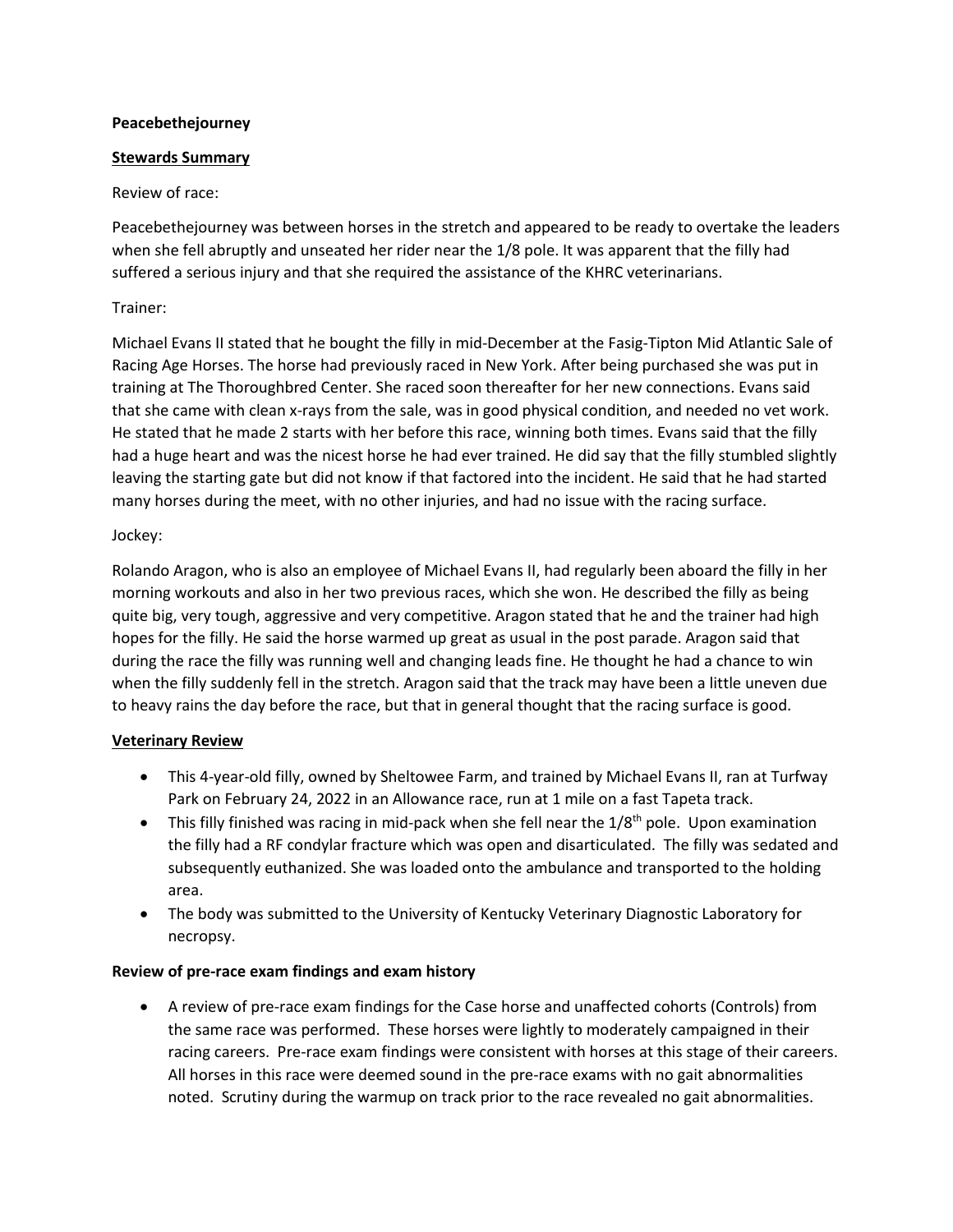#### **Review of the 60-day treatment report**

The trainer's veterinarian provided veterinary records for the previous 60 days. Veterinary work was minimal and routine.

### **Analysis of risk factors and other criteria (case horse compared to uninjured cohorts)**

- Age at first start Case horse: 1131 days Controls range: 826-1197 days Controls mean: 954.6 days Comments: Within the range of controls.
- Age at first breeze Case horse: 1078 days Controls range: 766-894 days Controls mean: 842.6 days Comments: Above the range of controls.
- Age on  $2/24/2022$ Case horse: 1394 days Controls range: 1432-2539 days Controls mean: 1815 days Comments: Below the range of controls.
- Owner/breeder? Case horse: No Controls horses: No: 7/8, Yes: 1/8
- Horse acquired through claim? Case horse: No Control horses: No: 7/8, Yes: 1/8
- Days in training  $(1<sup>st</sup>$  published work to race date) Case horse: 316 days Controls range: 567-1673 days Controls mean: 972 days Comment: Below the range of controls.
- Cumulative high speed furlongs (racing and training) Case horse: 138.5 f Controls range: 188.5-617.5 f Controls mean: 302.9 f Comments: Below the range of controls.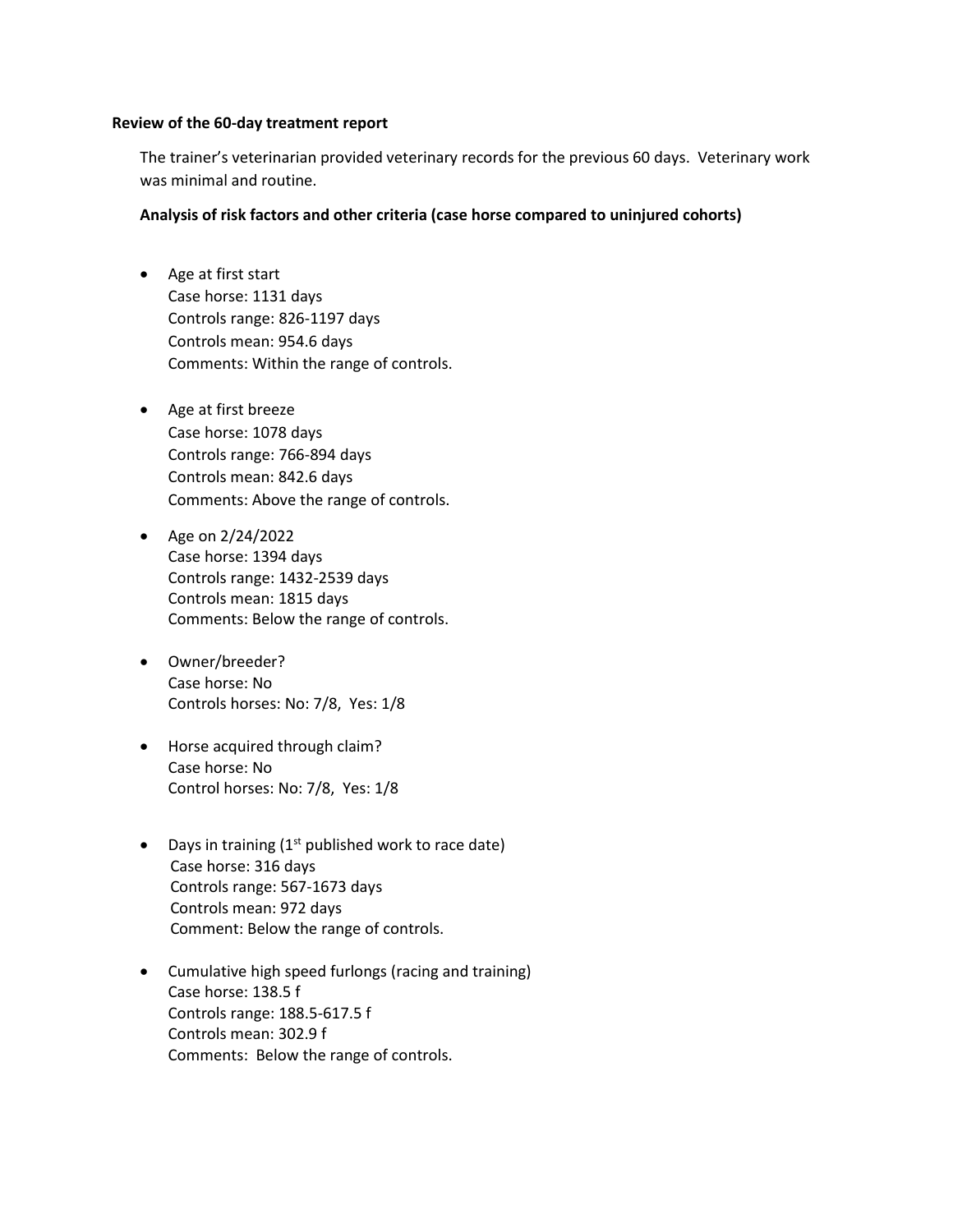$\bullet$  High speed furlongs per day in training (Day 1=date of 1<sup>st</sup> published work)

Case horse: .438 f/day Control horses range: .226-.393 f/day Control mean: .306 f/day Comments: Above the range of controls.

• Interval from previous start

Case horse: 43 days Control horses range: 41-250 days Control horses mean: 69.6 days Comment: Within the range of controls.

- First time starter? Case horse: No Control horses: No: 8/8
- Apprentice Jockey? Case horse: No Control horses: No: 8/8
- Drop in class from previous start? Case horse: No Control horses: No: 8/8
- Double drop in class from previous start? Case horse: No Control horses: No: 8/8
- Raise in class from previous start? Case horse: Yes Control horses: No: 8/8
- Number of times claimed in the preceding 6 months Case horse: 1 Control horses: 0: 7/8, 1: 1/8
- Number of starts in preceding 30 days Case horse: 0 Control horses: 0: 7/8, 1: 1/8
- Number of starts in preceding 60 days Case horse: 2 Control horses: 0: 2/8, 1: 5/8, 2: 1/8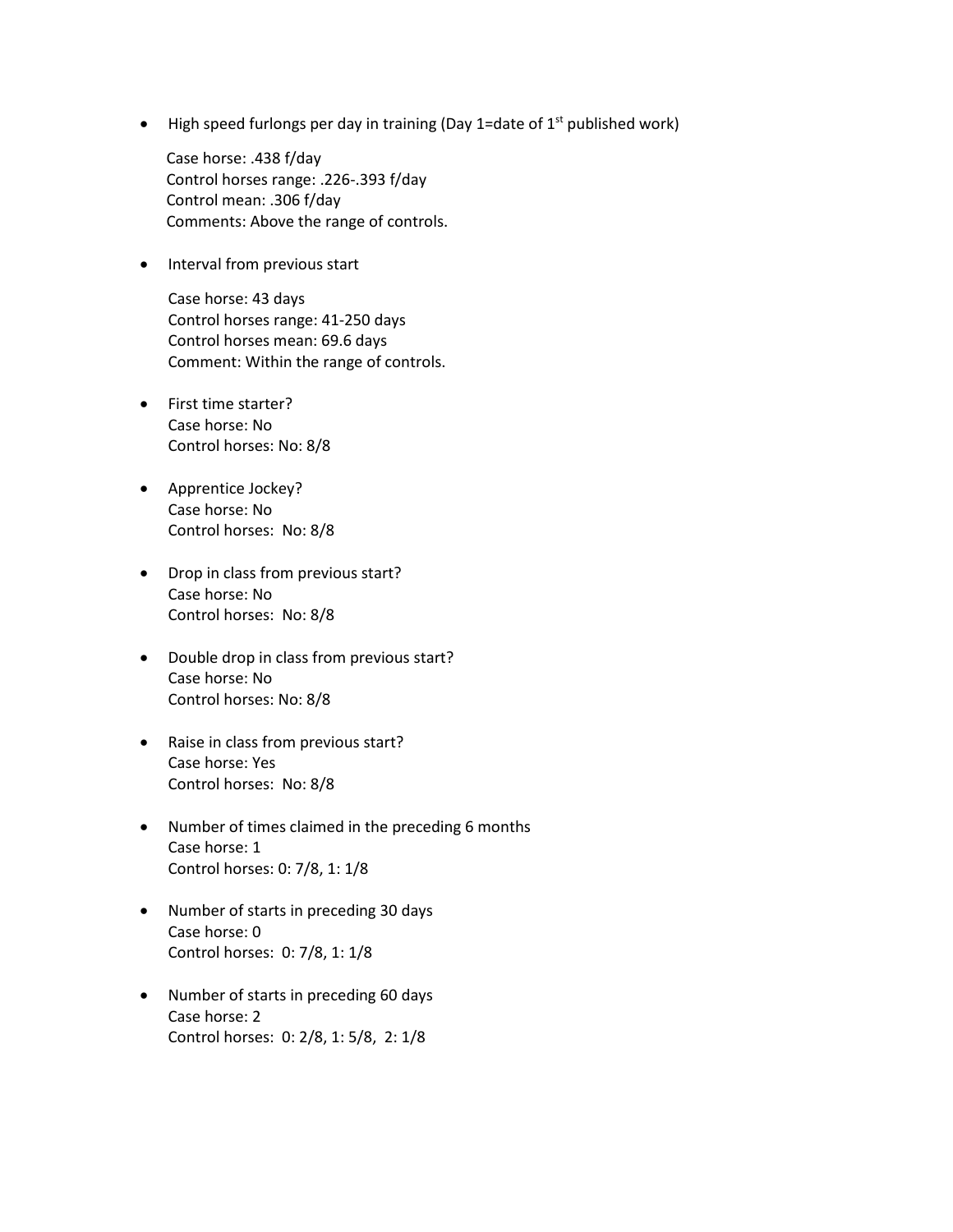- Cumulative high-speed furlongs in preceding 30 days Case horse: 8 f Control horses range: 0-12 f Control horses mean: 7.13 f Comments: Within the range of controls.
- Cumulative high-speed furlongs in preceding 60 days Case horse: 24.5 f Control horses range: 12-24 f Control horses mean: 18.8 f Comments: Just above the range of controls.
- Number of layoffs  $\geq$ 30 days in preceding 6 months Case horse: 4 Control horses: 1: 1/8, 2: 2/8, 3: 1/8, 4: 4/8
- First start off  $\geq 60$  day layoff? Case horse: No Control horses: No: 6/8, Yes: 2/8
- Second start off  $\geq 60$  day layoff? Case horse: No Control horses: No: 7/8, Yes: 1/8
- Length of >60 day layoff ending in the preceding 6 months Case horse: N/A Control horses range (n=5) 120-250 days Control horses mean: 200.2 days
- History of being vet listed Case horse: No Control horses: No: 5/8, Yes: 3/8, 2 for meds, 1 for injury.

### **Review of necropsy and Drug Testing results**

 **Drug testing:** No prohibited substances detected. No therapeutic medication detected above regulatory threshold concentrations.

Note: Only blood was submitted for analysis. Urine collection does not usually occur for horses euthanized. The diagnostic laboratory is instructed to collect urine if it is present in the horse's bladder, but it rarely is. While a blood-only sample is subjected to the broadest scope of analysis possible, that scope is reduced compared to what can be applied to a paired blood/urine sample.